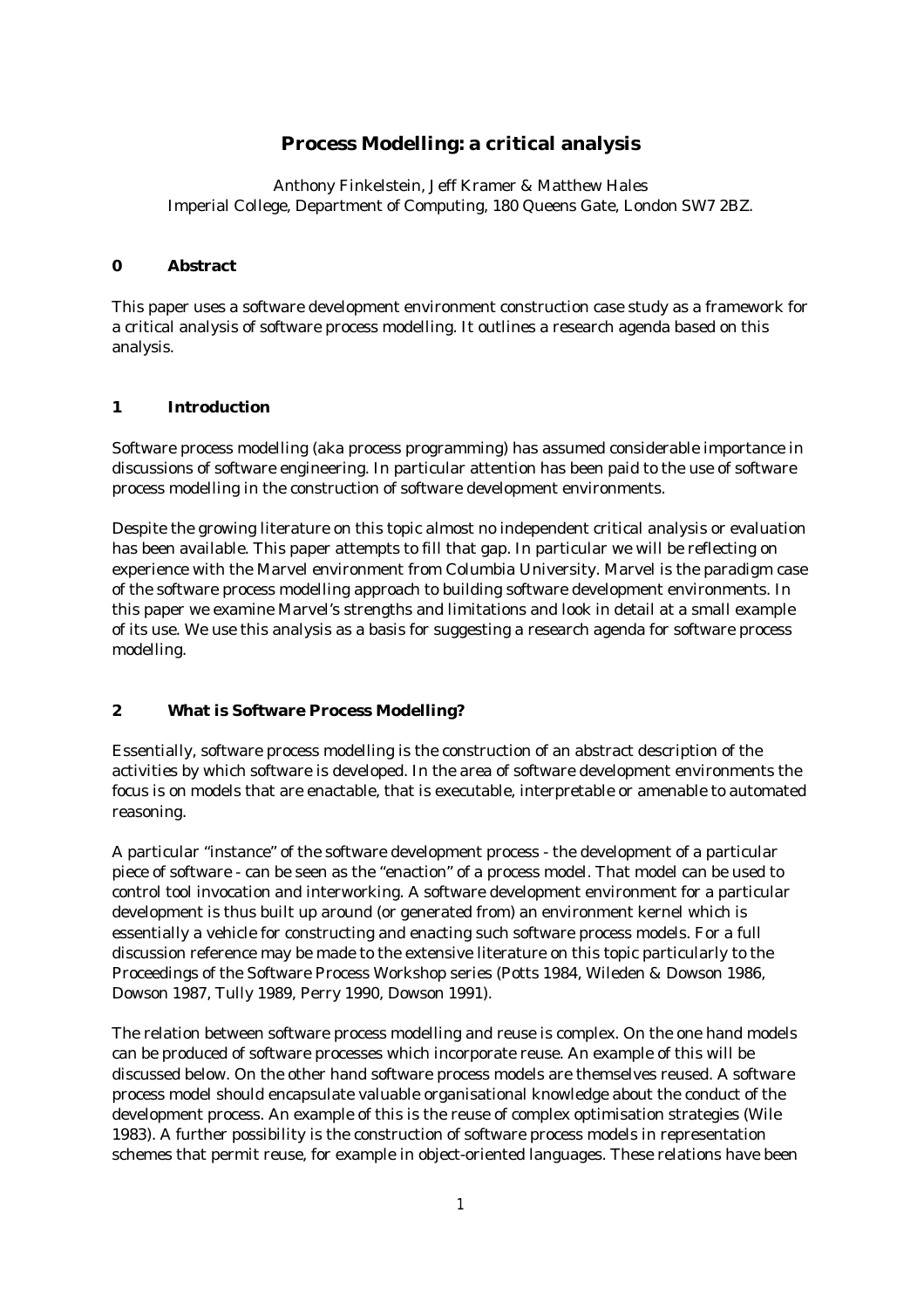relatively little examined. All rest on an accurate assessment of the benefits and problems of software process modelling as a whole.

# **3 What is Marvel?**

Marvel is a software development environment kernel in the sense described above. An environment that has been produced with the Marvel kernel will be referred to as a Marvel environment. Marvel is the primary product of a research programme run by Gail Kaiser of Columbia University, New York. The goal of the programme is to "develop a kernel for generating multi-user development environments that use knowledge about the software development process of large-scale projects".

Marvel is based on experience with a multi-user programming environment called Smile (Kaiser & Feiler 1987). In Smile the description of the programming process was "hard-coded" into the environment. Marvel generalises this approach by providing support for the definition and enaction of software process models. Marvel environments run on top of the Unix family of operating systems.

There have been a number of versions of Marvel: version 0 was a "proof of concept" implementation which simply replaced the Smile process description by a separate "strategy" description; version 1 is the first large-scale implementation, based on the database manager developed for Smile; version 2 is a single-user implementation, independent of Smile, which includes a purpose built database manager; version 2.6, on which the example discussed below was based, includes some support for management of persistent data; Marvel 2.6 is supported on Sun-OS 4.0 with X-11 windows (also Ultrix 3.1 & AIX 2.2.1).

Marvel has been extensively described in the literature. Particular reference may be made to the key papers: Kaiser, Feiler & Popovich (1988) and Kaiser, Barghouti, Feiler & Schwanke (1988).

## **4 How does Marvel work?**

To construct a Marvel environment the developer must produce a data model and a process model. The data model describes the objects to be managed during the process of software development and their properties. The process model describes the activities carried out on those objects by the developers and tools involved in the specified development.

Marvel uses the data model to generate an "objectbase" in which all artefacts (code, documentation, test cases and so on) created during a development are held. The objectbase also maintains history and status of the objects. The data model gives the types, or classes, of the objects involved, their attributes and the relationships between them. The objectbase is implemented straightforwardly as a Unix file structure. Each object instance has associated with it a unique directory, and directories are structured according to the relationships between the object instances.

The process model is given in the form of rules each of which gives the preconditions which must be satisfied if the activity is to be carried out; the activity; and the postconditions, in terms of the effects of the activity on the objectbase (conditions and effects in AI planning system terminology).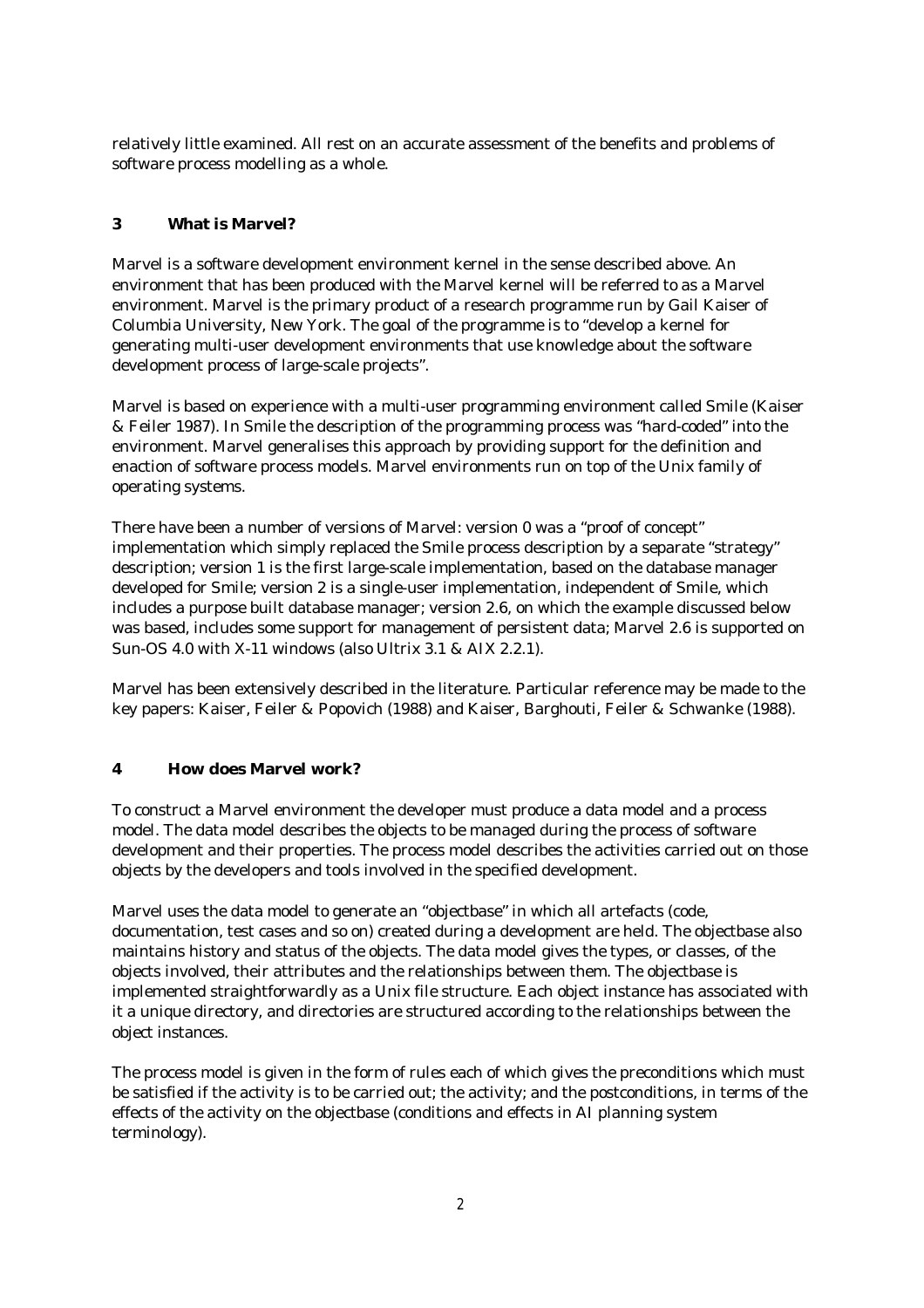The Marvel kernel provides a means of enacting the process model. It does so in an "expertsystem-like" manner by opportunistic processing. If the preconditions of an activity are satisfied that activity will be invoked, this may in turn result in the satisfaction of the preconditions of further activities and by *forward chaining* they will be invoked in turn. If a particular activity is chosen by a user and is not eligible for invocation the Marvel kernel will *backward chain* invoking those activities necessary for the selected activity to be performed.

Both data and process model are expressed as "strategies" in the Marvel Strategy Language. Strategies can be imported into a main strategy. It is standard to define the data model in a single strategy but have multiple process model strategies for related tool sets.

## **5 Integrating Tools with a Marvel Environment**

From the standpoint of an environment software development activities are performed by or through tools. In an open environment the appropriate tools for the development are added to the environment by the users. In the case of Marvel, and in fact with many other environments, the tools imported into the environment are raw Unix tools. To integrate a tool into a Marvel environment it is necessary to create an "envelope" which will allow the Marvel kernel to invoke the tool with the correct parameters and on exiting the tool will define the results of its having been used.

# **6 The Test Example**

To test the viability of the overall software process modelling approach which Marvel exemplifies we attempted to build and use a Marvel environment for some example tools and build a test program in the environment we had constructed. The example, the Conic toolkit and a sample Conic application, is small but we feel illuminating.

## **6.1 The Conic Toolkit**

Conic is a distributed systems development toolkit developed by the Distributed Software Engineering Group at Imperial College. It supports the construction of distributed and concurrent programs by supporting the development of individual software components and the building of systems from these components. It provides tools for compiling and debugging individual components and supports the creation, linking and execution of these components (Magee, Kramer & Sloman 1989).

Conic allows the definition of distributed systems by providing two languages: a programming language, for programming individual task modules (processes) with explicitly defined interfaces; and a configuration language, for the configuration of programs from groups of task modules. A variant of the configuration language is used to support dynamic creation, control and modification of these programs.

In Conic, context independent component types - group modules - can be defined within the configuration language and their interfaces given by typed entry- and exit-ports. Such component types may be built up from instances of other component types with the entry- and exit-ports linked to communicate by message passing. A system is a hierachical structure of component instances in which the bottom level consists of task module instances written in the Conic programming language and executing concurrently. Nodes define the mapping between the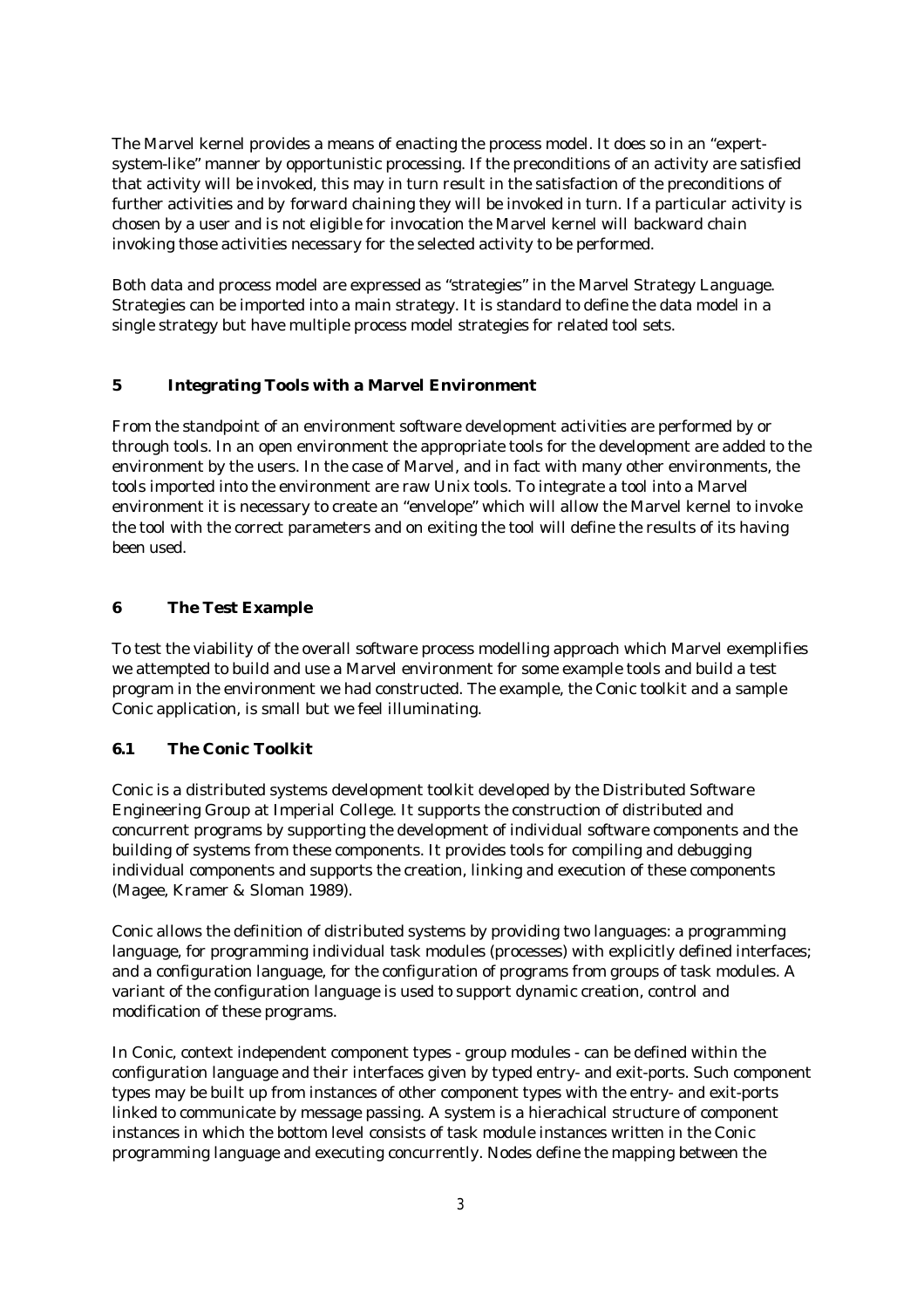component structure and the physical architecture. The programming language is Pascal extended to support message passing.

The Conic toolkit includes system development tools such as **cnc** (for invoking the compilers for both the configuration and programming language) and **ma** makefile generator (which uses the configuration language to establish dependencies). It also includes tools particularly appropriate for a distributed environment such as **pb** playback allowing the previous execution of a node to be replayed from a trace. To manage an executing program tools such as create, link and remove are used. The **iman** tool gives a common interface to these tool fragments.

Considerable experience has been built up in the construction of Conic programs and a design method based on this experience developed (Kramer, Magee & Finkelstein 1990).

# **6.2 A Conic Application**

The test application selected is extremely simple, it passes a character "randomly" between a number of windows. The user determines the number of windows before running the application. When running the application the user enters in a starter window a character, a count and the number of the first window to receive the character and then the character is passed between the other windows until one window has displayed the character the determined number of times. The "result" is then displayed in the starter window. It consists of two component types, starter and window, defined by group modules starter.grp and window.grp. starter.grp uses the task module controller.tas and window.grp uses the task modules passer.tas and chooser.tas. All these modules use data type definitions held in a definition module windowinfo.def and chooser.tas also makes use of a library module to chose a "random" window number. All components (.tas, .grp and .def) are separately compiled. An executive is included into a group module to enable it to be a distributable, runnable node.

This application was constructed in both the "standard" Unix/Conic environment and reconstructed in the Marvel/Conic environment.

## **7 The Marvel/Conic Environment**

The simple environment constructed supports the editing, compiling and building of a system comprising a number of nodes and executable script files. It also supports a limited form of dynamic change.

To build the environment it was necessary to define the data model, process model and tool envelopes. These were produced by incremental and exploratory development.

The software objects to be stored in the objectbase are node, executive group, task and definition modules. These are organised into an SCENVIRONMENT which associates Conic application programs with executive modules available for use within a distributed node. Each application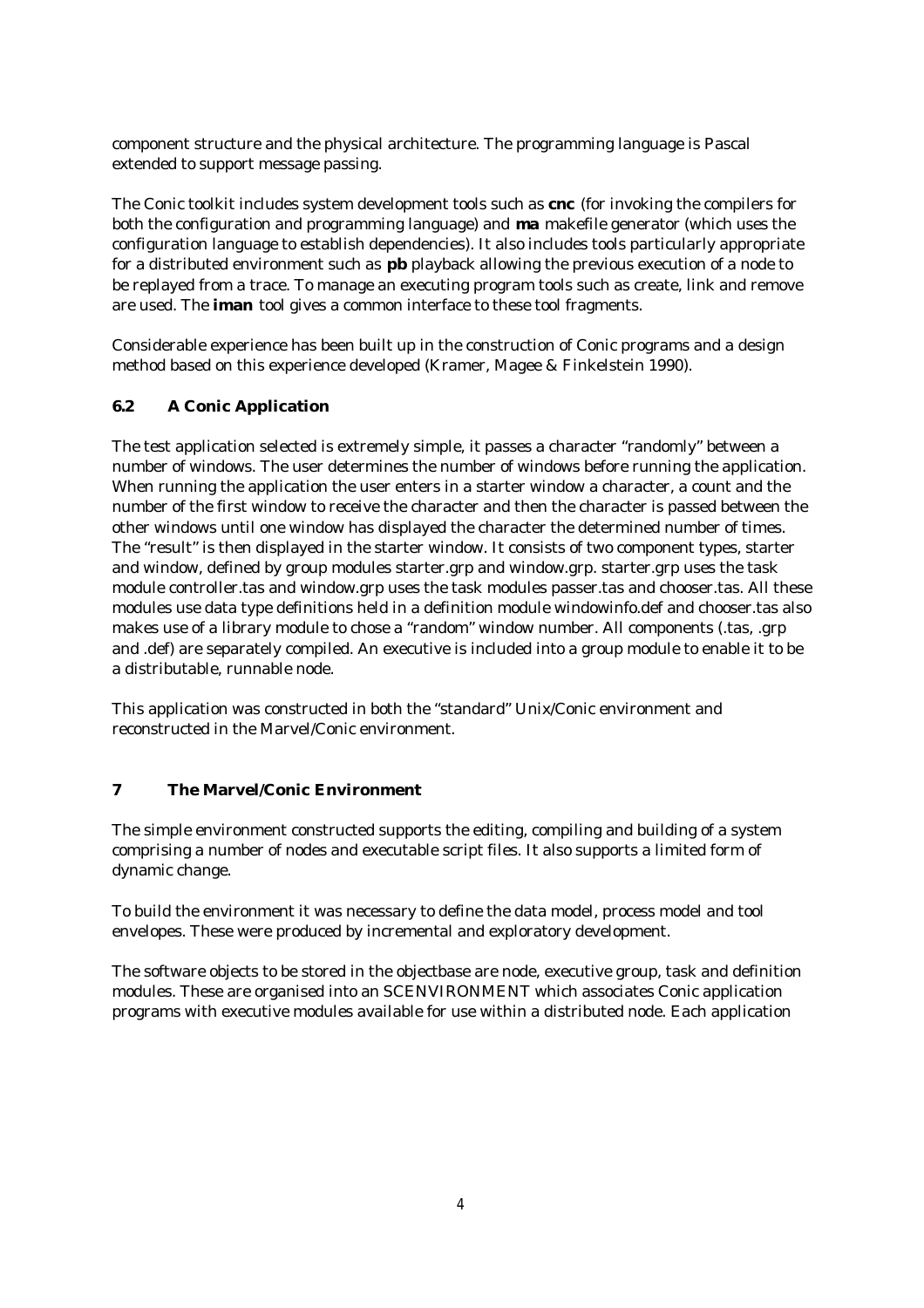program is regarded as a SYSTEM. An example object definition is shown below:

# A node is the unit of execution and distribution, and is the same as a # group module except that it must contain an executive i.e. it must use # an executive group module

```
NODE :: superclass ENTITY;
  name : string;
    availability_status : (Available, NotAvailable) = NotAvailable;
  build_status : (Built, NotBuilt) = NotBuilt;
   executive_used : link EMODULE single;
    group_modules_used : set_of GMODULE;
    task_modules_used : set_of TMODULE;
   definitions_used : set_of DMODULE;
    scripts : set_of SCRIPT; # Each script implicitly uses
end \qquad \qquad \qquad this node and the other
                                      # scripts of this node
```
The process model developed was straightforward: modules can be created or modified by editing; imported definition modules must be available in the same directory as the importing module or in a directory in the users search path; node modules can be compiled slightly differently from other modules, they may also be "built" by compiling all the node components from scratch. Because activities can be performed on many objects we were able to overload the rules somewhat.

#### An example process model rule is shown below:

```
# The rule for compiling a task module
compile[?t:TMODULE]:
# Precondition
(forall DMODULE ?du suchthat (member [?t.definitions_used ?du]))
:
(and(?du.compile_status = Compiled)
     (?t.compile_status = ToBeCompiled))
# Activity
{ COMPILER compile_module ?t }
# Postcondition
(?t.compile_status = Compiled);
(?t.compile_status = ToBeEdited);
```
The tool envelopes were Unix shell scripts. A typical such envelope, the details of which are not of particular interest, is shown below to give a flavour: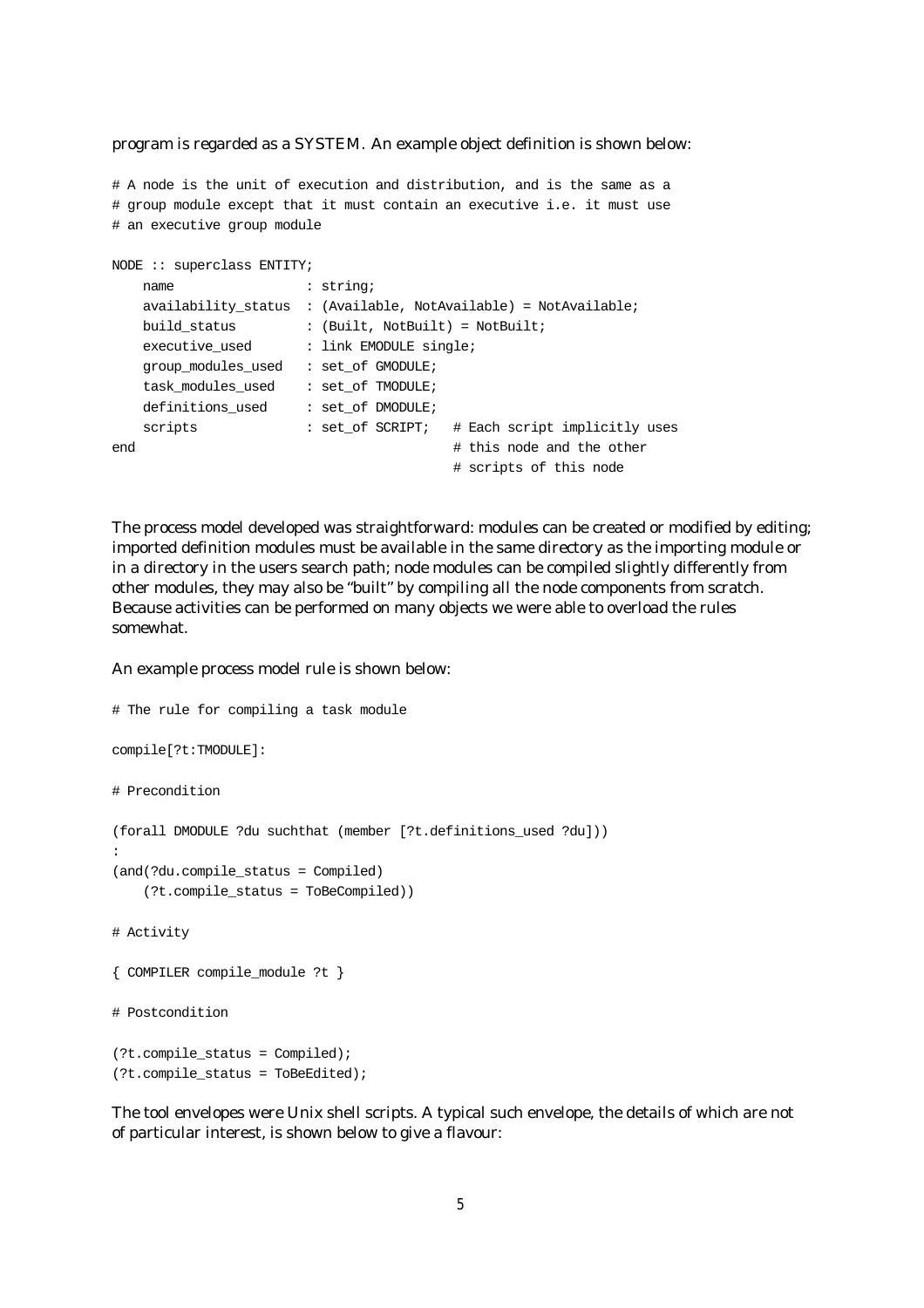```
# This script provides the compiler envelope for a module
# usage: compile_module module
echo $0 $1 ...
compile_prog=cnc
cd $1
files_used=`ls *_used/*.*/*.* 2>/dev/null`
if [ "x$files_used" != "x" ]
then
     # copy all files associated with modules used by this module
     # into module directory
    cp *_used/*.*/*.* . 2}>/dev/nullfi
module=`basename $1`
$compile_prog $module
if [ $? -eq 0 ]
then
     echo compile successful
     exit 0
else
     echo compile failed
     exit 1
f_i
```
#### **8 Lessons Learned**

In trying to give an account of the lessons learned from the construction of the simple environment discussed above we have attempted to filter out the lessons which are too Marvel specific retaining those which we feel apply more generally to software process modelling as a whole.

#### **8.1 Environment Construction**

The rigid distinction between the data model and process model is clearly impossible to maintain. In setting out the objectbase schema the attributes of objects form the potential pre- and postconditions of the process model. The two are closely intertwined.

Mapping Conic development to the objectbase was relatively straightforward, this seems to have been so because Conic systems have a clear structural foundation. The relation between the underlying representation scheme and the objectbase schema (and hence the process model) is very important.

Many of the tools we use in software development are highly generic. That is, we use them many times over during the development process but in different circumstances. The model case of this is the editor. We see relatively few activities (where activity translates to tool invocation) with many pre- and postconditions.

Because the way in which process models are developed is necessarily incremental and exploratory there is a strong requirement for support for analysis and debugging. The "pure" process modelling aspects proved to be the least problematic aspect of constructing the environment.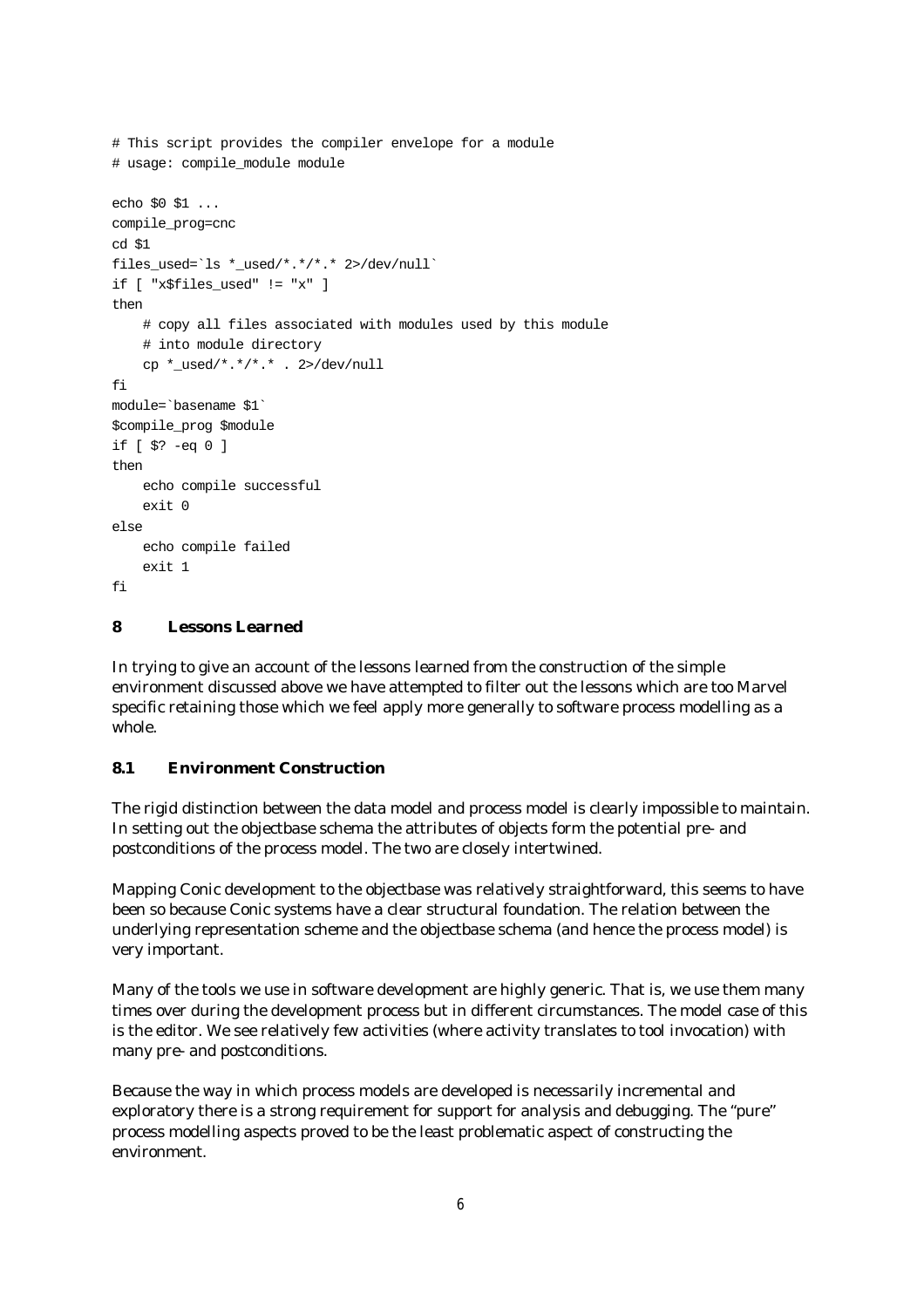The major problems we encountered were to do with building tool envelopes. We had tom ensure our tools were "well behaved" with respect to the data and process models. Clearly a major difficulty was the necessity of writing "hacky" shell scripts (with all that this implies). Further we had to embed significant knowledge about the process and data model in the envelopes and vice-versa. There had to be a match between the postconditions specified by the process model and the exit status delivered by the envelope hence further tying the envelopes and strategies together.

# **8.2 Environment Use**

In general, using the Marvel/Conic environment was straightforward. However a problem was encountered in what might be termed "process over-automation". Once an activity was invoked the user effectively lost control as the environment invoked further activities by chaining. It was, commonly, difficult to predict what activities might be invoked or their effects.

A specific difficulty arising from our use of the Marvel/Conic environment was data definition reuse. In contrast to C, Conic files cannot be compiled independently of external files which they reference. C files which are used by others need appear in only one position within the objectbase hierachy whereas common Conic files are required during the compilation of any file in which they are referenced. This proves to be very difficult to handle with Marvel. It might be argued that this problem is not fundamental but is simply due to a bug or lack of functionality with Marvel. Certainly Marvel could be patched to eliminate the difficulty. More significantly however it again points to the close interlinking of objectbase structure, process model and structural aspects of the representation scheme. Similar problems were encountered with handling of multiple instances of Conic components.

Setting the question of over-automation of the process aside, the use of the Marvel/Conic environment raises the issue of the granularity of the process model. In Marvel process control is at the level of tool invocation and interworking. Finer grain control could, in theory, be achieved but only if the behaviour of the tool was very well understood (unlikely in the case of a "foreign tool") and intermediate interaction with the objectbase could be defined. It remains an open question as to whether the level of granularity provided by a Unix or similar toolset is, except in strictly limited circumstances, the appropriate level for automation. To do so is to reduce a model of programming to an invocation of vi!

In the final analysis we were left with the feeling that we had gained relatively little for the effort of building the Marvel/Conic environment. With complex and high functionality tools such as **cnc** and ma the additional integration provide by the Marvel infra-structure seemed to add little except graphical display of environment status.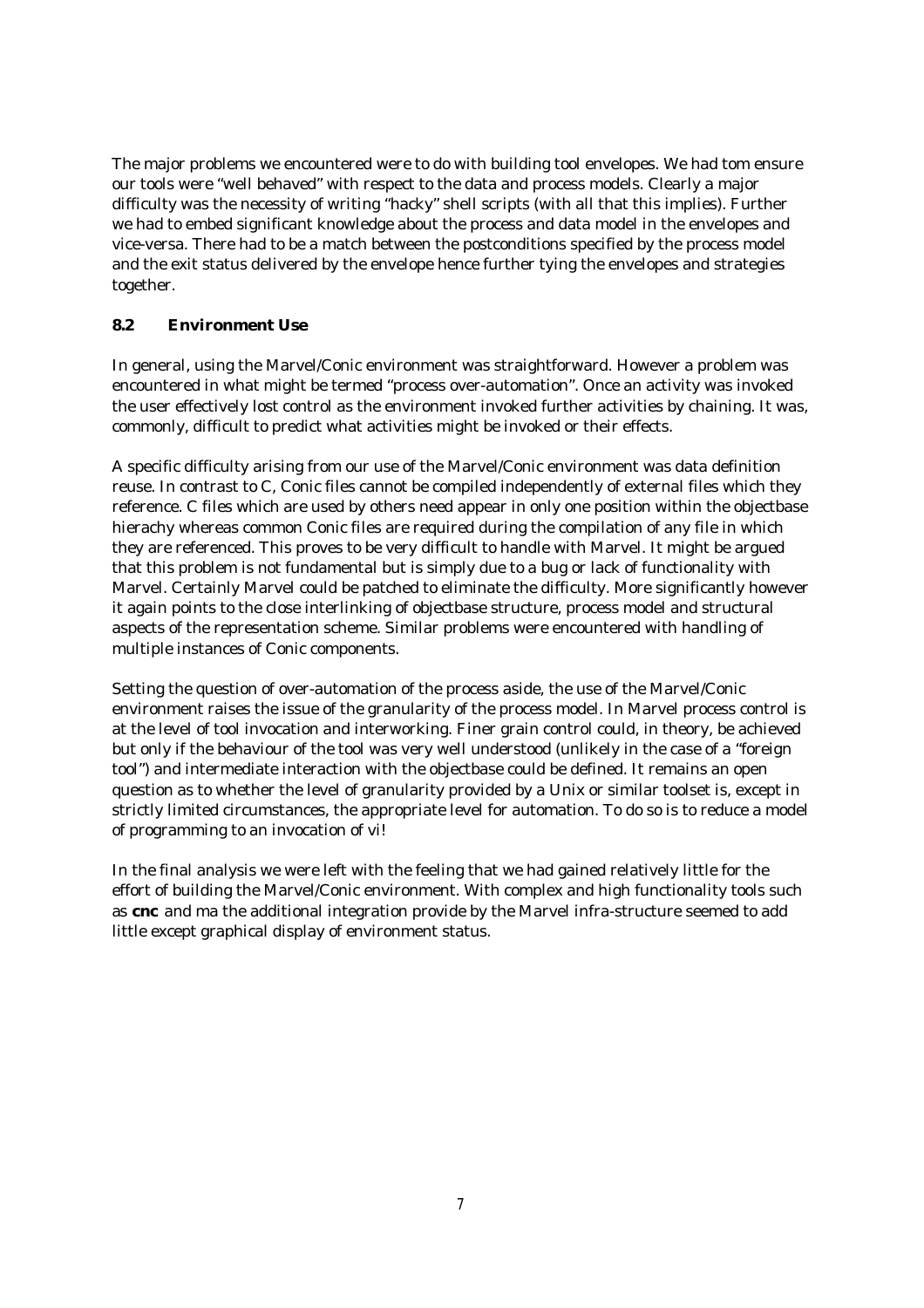#### **9 Research Strategies**

What are the implications of these observations for research strategy?

There has been a growing gap between research on the software development process and research on what might be called, for want of a better term, product representation schemes (specification languages and the like). Yet the concerns of the two strands of research have close parallels, for instance process modellers are concerned with coordinating the work of independent agents with differentiated roles and product specifiers with devising languages that provide for separation of concerns. This argues for research directed precisely at the point where process and product modelling are difficult to distinguish, in other words where the entities being manipulated are not anonymous "objects" but are meaning bearing elements of the underlying product language.

This argument also supports the need for fine-grain software development modelling by which we mean the analysis and description of the detailed structure and organisation of development activities. In general this structure and organisation is ignored by modelling software development at the level of tool invocation and interworking. Indeed we suggest that many important gross features of software development such as verification, validation and cooperation arise from the complex interplay of fine-grain activities. These features of software development are not simply embedded in a matrix of routine "house-keeping" tasks. Rather they are emergent properties that derive from the underlying fine-grain organisation. Fine-grain software development modelling may, as a by-product, build bridges between empirical (quantitative, experimental) studies of programmers behaviour and computational models.

The successful deployment of process modelling techniques is dependent upon what we have termed well behaved tools. This means that the underlying tool interfacing and encapsulation techniques must be developed. If we envisage a distributed setting this poses important research challenges for tool implementors and for systems and language designers.

As is shown by our example above, the use of process modelling within software development environments is closely tied to the architecture and tool integration strategy of that environment. We are strongly antipathetic to environments based on global databases or centralised control through broadcast. A preference for loosely coupled and distributable architectures based on tool linking and specialised file storage stems both from "software engineering instinct" and from experience with the difficulty of evolution and change in environments employing global integration schema. Further, we are strongly convinced that performance is of major importance in software development tools and environments. This again pushes us towards tool to tool integration (with direct transformations). How exactly software process modelling fits within such an architecture is uncertain.

There is always a fine balance to be struck in providing support for software development activities between automation on the one hand and allowing direct intervention by the developer. How precisely that balance is made is highly dependent on the activities under consideration. Nevertheless we are inclined to the view that much existing process modelling research swings too far in favour of automation. An alternative is to view a process model as a vehicle for providing guidance to the developer so that at any time the user could ask "what should I do next?" or perhaps "how do I get out of this mess?". In this setting the process model is more akin to the computer aided learning or tutoring than conventional software development support with all that this implies for research issues - what sort of model of the user needs to be preserved, how exactly should the guidance be presented. Further, it suggests that we look in general at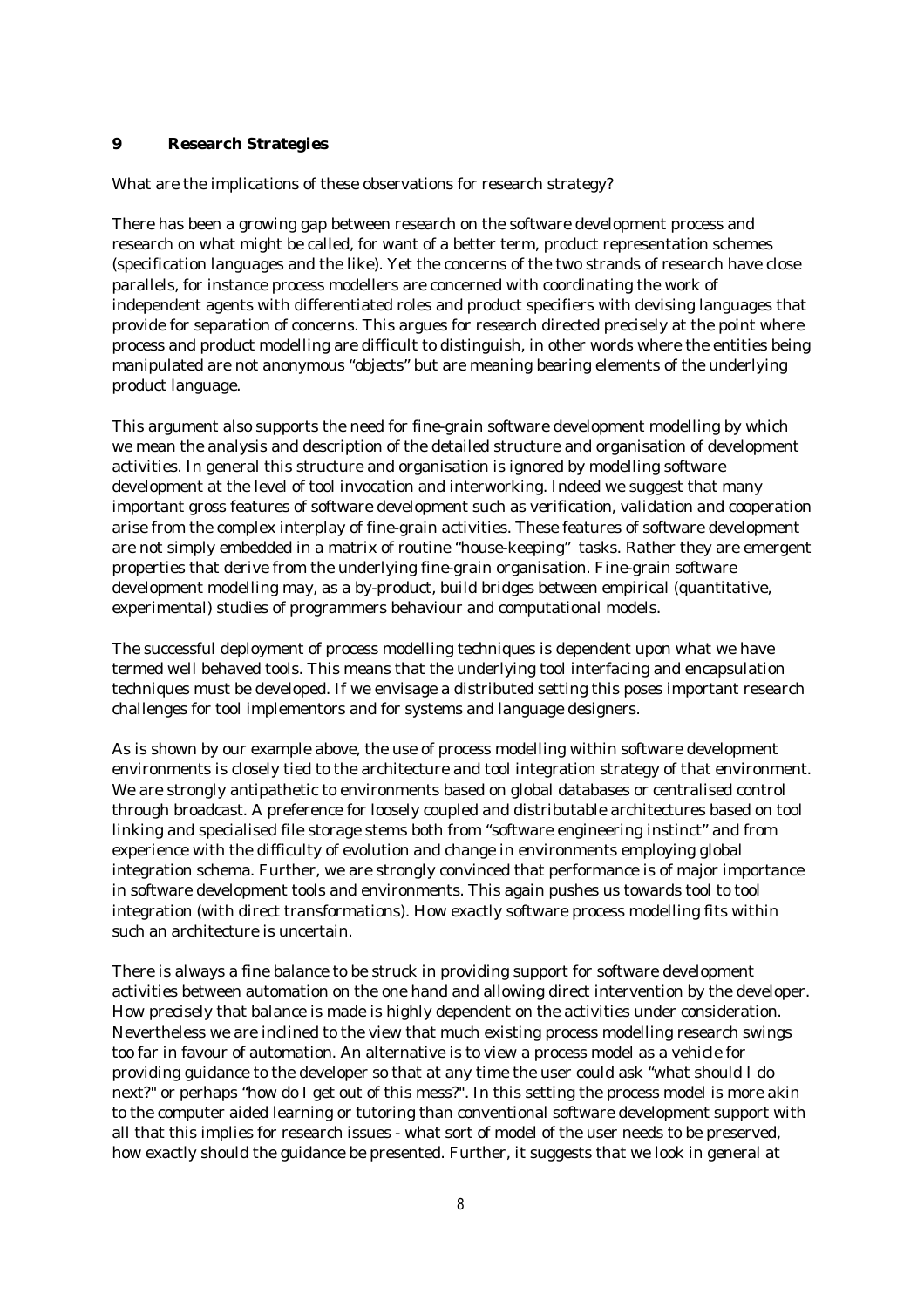interfaces and support for tool control and management.

Experience with software process modelling brings home forcibly the point that a "generic" process modelling capability allows one to build "stupid" processes. To use these techniques appropriately it is important that we have some handle on what a "good" (economic, effective, uncertainty reducing) process would be.

Like any sort of "programming", software process modelling is seductive. It is easy to get involved in the details and to set aside the question of whether or not the end product is of value. Most of the examples of software process modelling focus on configuration/version management, system building and test yet these are areas in which we already have powerful and effective tools (RCS/SCCS/Make and so on) albeit that software process modelling may provide more genericity in their support. If software process modelling is to demonstrate its value it must do so in areas in which there is an identifiable gap in development support, this means generally up-stream in design and specification and with rigorous approaches to development.

A by-product of the seductiveness of enactable software process modelling is the dominance of "environment" applications of software process modelling over its application in such areas as education (a traditional consumer of software process models) and process assessment both of which have received relatively little attention.

#### **10 Conclusions**

This paper has used Marvel and the Conic example as a framework for a critical analysis of software process modelling and has advanced an alternative (or at any rate complementary) research agenda in this area.

Many of the areas of research identified in this paper are also the subject of further work by the Marvel research team (Heineman, Kaiser, Barghouti & Ben-Shaul 1991, Barghouti & Kaiser 1991) and by others. A full review is beyond the scope of this paper but particular attention should be paid to the work of Feather, Fickas and Van Lamsweerde, for example Dardenne, Fickas & van Lamsweerde (1991).

A version of Marvel (3.0) is shortly to be released which provides support for multiple users. This version of Marvel, based on a client/server architecture, has a separate envelope language for providing interfaces to Marvel which is translated by a Marvel tool to sh, csh or ksh for execution. It also extends the objectbase implementation to support arbitrary relationships resulting in a directed graph rather than a tree. Other enhancements include tools for visual analysis of process models and built-in predicates to provide additional control on tool chaining.

The research agenda is the subject of further work by the authors (some preliminary results are given in Finkelstein, Kramer & Goedicke 1990). We intend to extend our evaluation of software process modelling particularly to examine upstream development and an extended tool set.

## **Acknowledgements**

We wish to acknowledge the contribution of Gail Kaiser and her team at Columbia University to the work reported above. Although in no way responsible for the opinions we have expressed, by licensing Marvel for use by Universities they have made it possible. Marvel licenses are available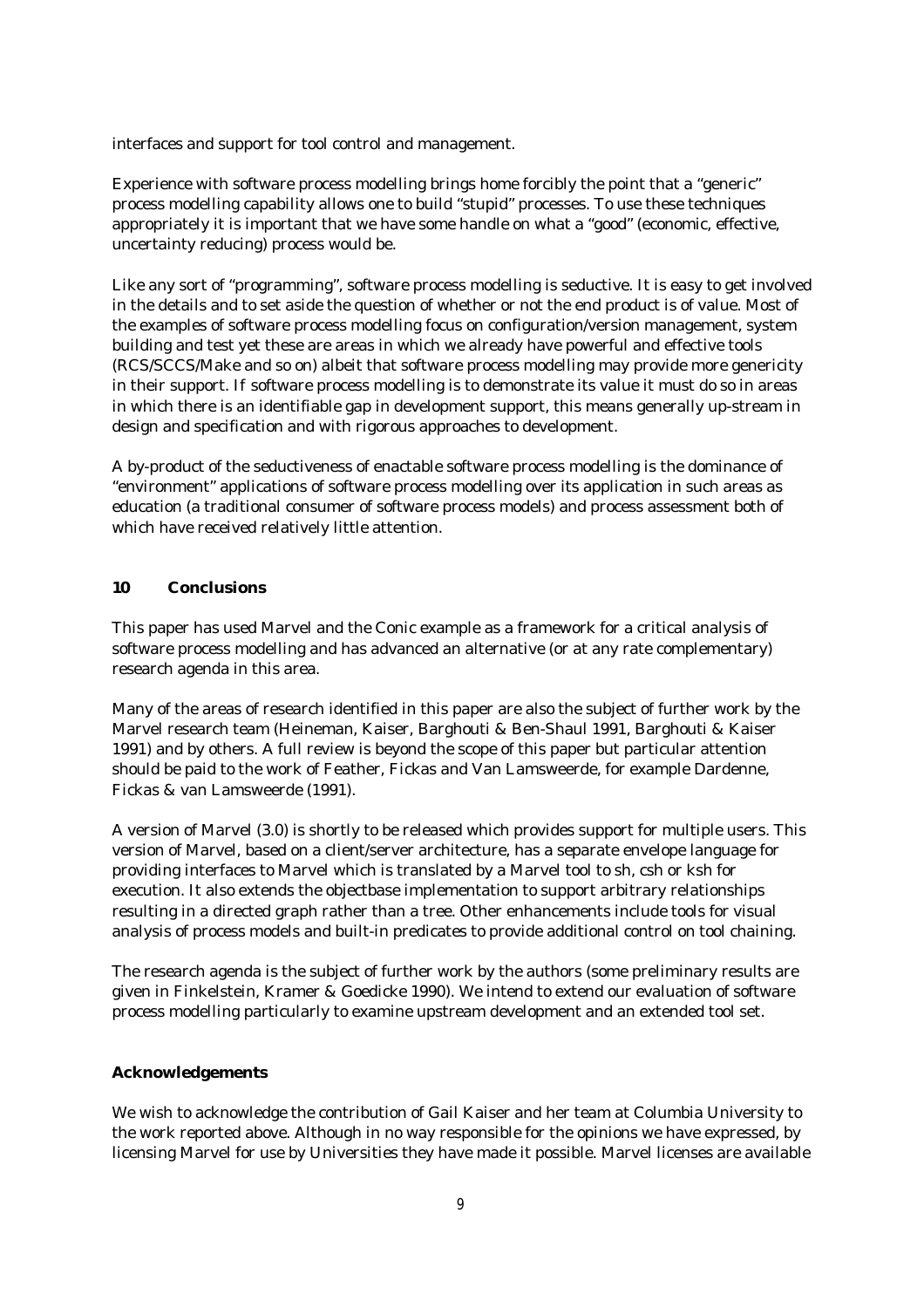for research purposes to educational and other non-profit institutions for a small processing fee (contact Prof. Gail E. Kaiser, Columbia University, Department of Computer Science, 500 West 120th Street, New York, NY 10027, USA, kaiser@cs.columbia.edu). All criticisms of the overall approach set aside, Marvel is an interesting product providing a clear and well constructed demonstration of software process modelling techniques. It is a seminal contribution to the field and we would recommend it to any software engineering research group seeking to gain experience in this area.

Thanks also to our colleagues and students for their comments and technical assistance, in particular Jeff Magee, Manny Lehman and Kevin Twidle.

#### **References**

Barghouti N. & Kaiser G. (1991); Scaling Up Rule-based Environments; Columbia University Technical Report, CUCS-047-90.

Dardenne A., Fickas S. & van Lamsweerde A. (1991); Goal-directed Concept Acquisition in Requirements Elicitation; Proc. 6th International Workshop on Software Specification and Design; pp14-21, IEEE CS Press.

Dowson M. [Ed.] (1987); Iteration in the Software Process: Proceedings of the 3rd International Software Process Workshop; IEEE CS Press.

Dowson M. (1991); Manufacturing Complex Systems: Proceedings of the 1st International Conference on the Software Process; IEEE CS Press.

Finkelstein A., Kramer J. & Goedicke M. (1990); ViewPoint Oriented Software Development; Proc. of 3rd International Workshop Software Engineering & its Applications; Cigref EC2 V1, pp 337-351.

Heineman G., Kaiser G., Barghouti N. & Ben-Shaul I. (1991); Rule Chaining in Marvel; dynamic binding of parameters; 6th Annual Knowledge-based Software Engineering Conference; Rome Laboratory, New York, pp 276-287.

Kaiser G. & Feiler P. (1987); Intelligent Assistance Without Artificial Intelligence; 32nd IEEE Computer Society International Conference; PP236-241, IEEE CS Press.

Kaiser G., Barghouti N., Feiler, P. & Schwanke, R. (1988); Database Support for Knowledgebased Engineering Environments; IEEE Expert; V3, N3, pp 18-32.

Kaiser G., Feiler P. & Popovich S. (1988); Intelligent Assistance for Software Development and Maintenance; IEEE Software; V5 N3, pp 40-49.

Kramer J., Magee J. & Finkelstein A. (1990); A Constructive Approach to the Design of Distributed Systems; Proc. of 10th Int. Conf. on Distributed Computing Systems; May 1990, pp 580 - 587.

Magee J., Kramer J. & Sloman M. (1989); Constructing Distributed Systems in Conic; IEEE Transactions on Software Engineering; SE-15 (6).